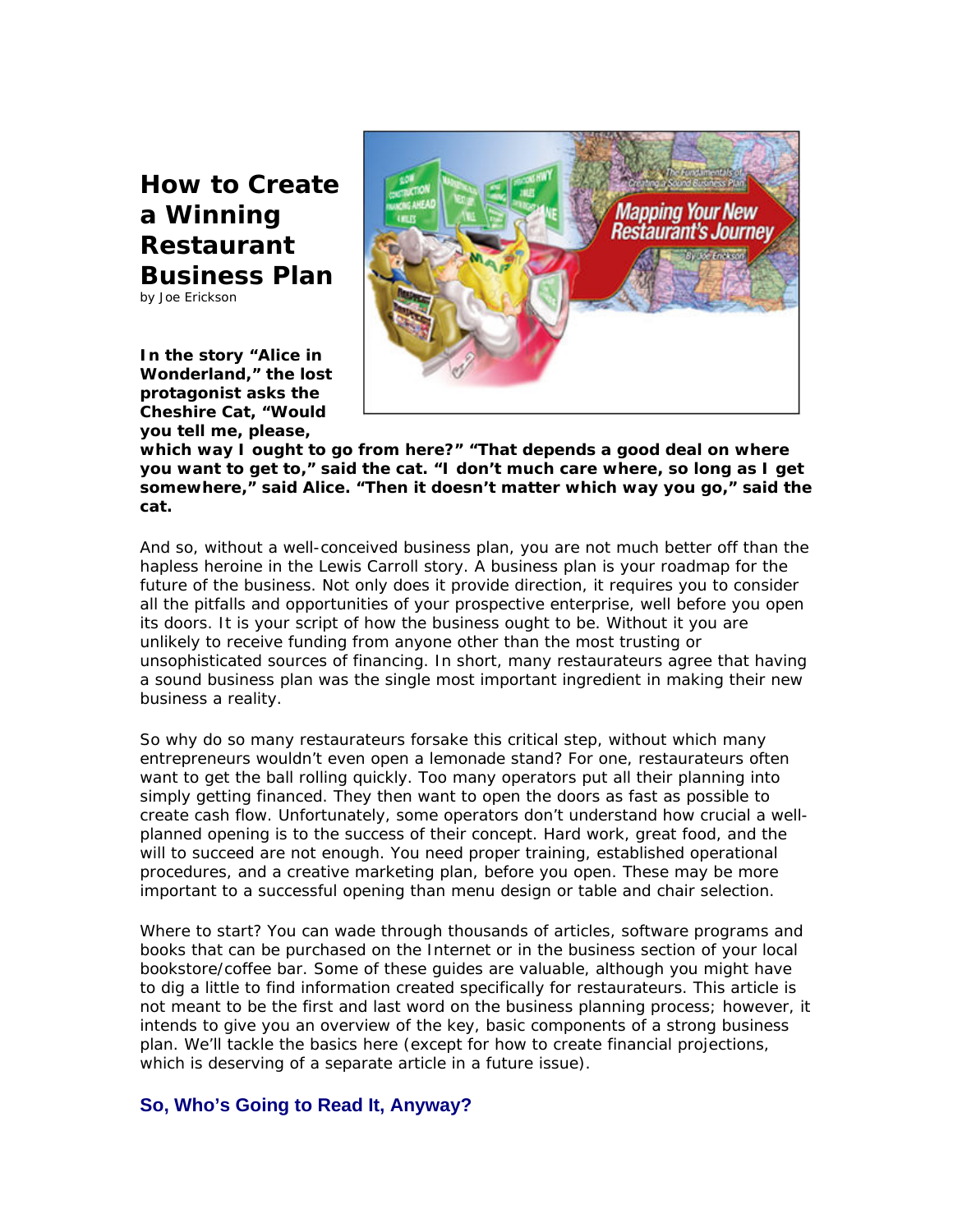Most business plans address the same basic areas; however, there are a variety of ways to organize and format them. The overriding goal is to structure your plan in a logical and easily understood manner. Consider that it will be your roadmap for development, and prospective financiers — be they institutional lenders or "friends and family" investors — will want to review your business plan as part of their due diligence, before they open their checkbooks. Consider the ways that your business plan will be used before you begin writing. These include the obvious:

- $\checkmark$  Acquire investment capital.
- $\checkmark$  Get a bank loan.
- $\checkmark$  Obtain lease space.

And the not so obvious:

- $\checkmark$  Convince your prospective managers to believe in your concept.
- $\checkmark$  Gain respect and confidence from prospective employees.
- $\checkmark$  Allow management to concentrate on execution rather than "plan as you go."
- $\checkmark$  Create a blueprint for operating your restaurant.

If you want to achieve your objectives, keep your business plan simple, but make it easy for the reader to find the answer to specific questions they may have. (As with any good reference, you will want to provide a table of contents that outlines the content in the plan.)

## **First, Put Down Your Pen and Breathe**

For most business people, the most daunting aspect of creating a business plan is the writing process. Most folks have a deadly fear of the blank sheet. This is the part where many would-be operators and experienced restaurateurs struggle.

Their expertise, in many cases, stems from their ability to conceptualize their dream of owning a successful restaurant.

When it comes to documenting their dream, however,  $\bullet \bullet \dots$  Creating a business the enormity of the task can be overwhelming. "Creating a business plan for the first time is too daunting of a project for most newbies," says Dave Ostrander, who is known as "The Pizza Doctor." "Even we 'Old Grizzlies' often shudder at the task. It takes

plan for the first time is too daunting of a project for most newbies. **77** 

*-- Big Dave Ostrander*

big hunks of time and lots of research to create a great one. Anything less than great has a big chance of being turned down."

That's a lot of pressure. Relax. You might not be Hemingway, but once you have adopted a structure for your business plan, "fleshing out" the content will flow more easily than you anticipated. Address the following points below, and you'll find that the skeleton of the plan will take shape.

Mind you, there is no shame in hiring assistance from a consultant, for whom writing a business plan is routine. Not only is the consultant producing a much needed document, but he or she is helping to plan the operational strategy and opening process as well. Consider this icing on the cake.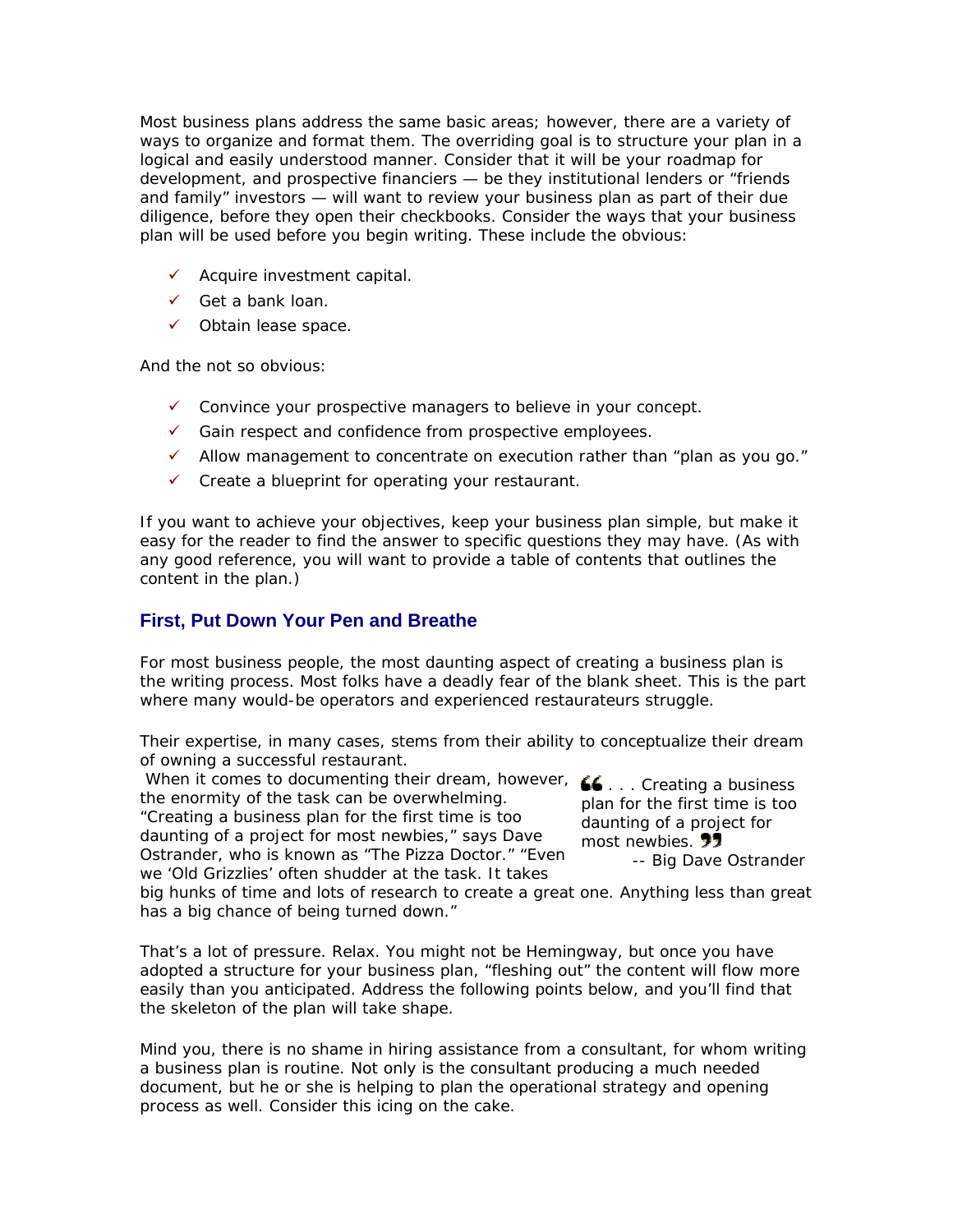Regardless of who drafts the final version of your business plan, have another set of eyes — preferably someone who understands the process — rigorously proof the final version. While this is not Ms. Crabapple's English composition class, typos and misspellings reflect poorly on your attention to detail. Is this enough to cause a lender to deny funding or a prospective partner to lose confidence in your diligence and ability to execute a complex project? Maybe not, but …

## **The Executive Summary**

Almost every business plan, regardless of business type, includes a one- to fourpage introduction that gives the reader a summary of the business plan components to follow. The executive summary should be written last, after you have completed the other components of the plan.

The summary should effectively convey your identity, your concept, why the concept will be successful, your plan to make it a reality, its cost, and the anticipated return on investment.

Use this opportunity to capture the reader's interest, and as a sales tool for your business plan. Avoid too many details in this section. Details will be addressed later. Discuss only the key aspects about your restaurant concept. Remember, some readers never make it past this part of the business plan. A well-written summary can convince the reader to thoroughly explore the rest of the plan.

Some plan advisers suggest that a confidentiality statement precede the introduction. After all, much of the content you provide is confidential and cost you a lot of time, effort and expense to produce.

## **Company Description**

**Legal structure.** Establish early on the ownership structure and capitalization plan of the proposed restaurant. This section should include a brief description of the legal organization. For an independent business, this will typically be an S-corporation or limited liability company (LLC) (rather than sole proprietorship or partnership) since these "entities" allow for multiple ownership interests and can shield managing investors from personal liability for claims against the business.

**Site lease or purchase**. If a definitive site has not been chosen, list the area or city the restaurant is to be located. Perhaps there is no business in which location is more critical than a restaurant. Informed prospective investors will look at site selection very carefully. Also, the financial, including tax consequences of a lease versus purchase is critical in any new venture. A detailed explanation of the rationale for selecting either is warranted in the business plan. For example, a significant attraction of the deal might be the investment value of the real estate. This section can be updated, if needed, once a site has been selected.

**Capitalization needs.** Give an overview showing the estimated capitalization needed to open the restaurant and the planned sources for funding it. Keep this section to the point, and don't clutter it with minor issues. Detailed projections and investment requirements will be explained in the "Investment Analysis and the Financial Projections" sections of your business plan.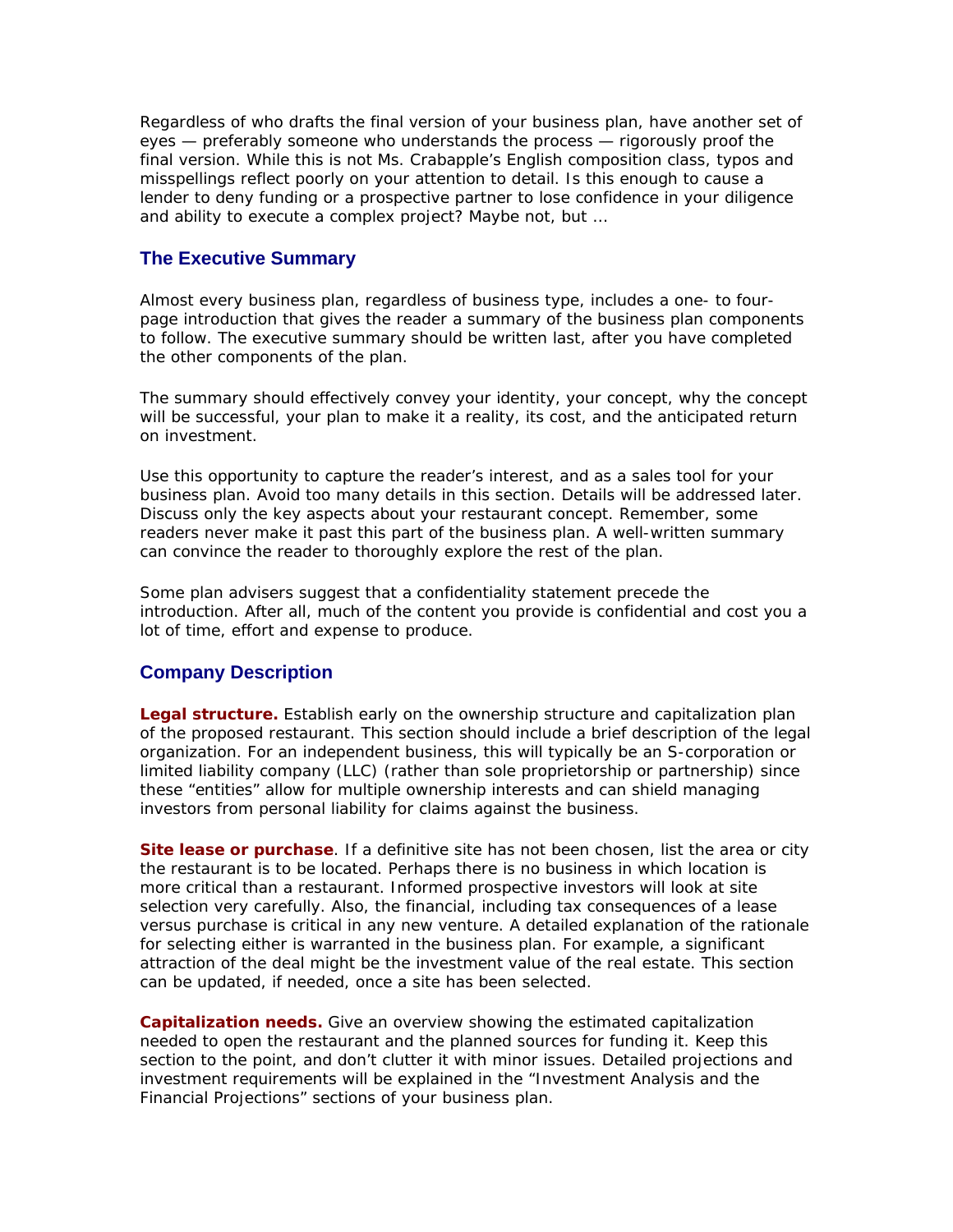**Business concept.** As critical as this aspect is, writing your concept description is typically the most fun. What you want to do here is to paint a picture of what the experience will be from the guests' point of view. Just as a menu can whet one's appetite, creating an image of your restaurant concept can peak a reader's interest.

While you might envision serious investors and bankers as dispassionate number crunchers concerned only with income projections and returns, in fact, they need to be sold on why your business is a great idea. They need to be convinced that the concept should succeed in appealing to diners. Remember, everyone understands what makes a restaurant enticing. If you can't get them excited about your concept, don't expect them to invest.

Writing a vivid concept description is a lot like telling a good friend about a fantastic new restaurant you have visited. Use descriptive, enticing language to describe the following features of your concept:

- $\checkmark$  Service style, such as fine dining, casual upscale, fast-casual or quick-serve.
- $\checkmark$  Size and seating capacity.
- $\checkmark$  Décor and furnishings.
- $\checkmark$  Operating hours and meal periods.
- $\checkmark$  Atmosphere, ambience.
- $\checkmark$  Lighting and music.
- $\checkmark$  General menu theme.
- $\checkmark$  Points of difference or unique selling points.
- $\checkmark$  Related products and services such as catering, delivery, and retail.

In addition to describing the food, be sure to mention interesting design elements, unique furnishings or other attractions. And let's not forget the service. A good descriptive summary of the service style, as well as the promptness, is necessary to properly communicate the conceptual image of the restaurant.

The writing style you use should resemble that of a restaurant critic, albeit one who has only positive things to print about your restaurant. Descriptive remarks about the overall atmosphere you want to project helps to solidify the conceptual picture you are trying to create. Your narrative should inform the reader of other key factors such as the restaurant's price point, hours of operation and service style. Alcohol service, if provided, should also be pointed out.

Be sure to express any unique selling points or points of differentiation the restaurant may have. Points of difference can include anything from food to décor to entertainment. Typical distinctions are often made for signature dishes, ethnic cuisine new to the area, unique service styles or unusual décor.

You should also inform the reader of the size of the restaurant and its seating capacity. Make sure to mention the presence of a bar or banquet room, explaining the seating capacity, décor and any significant factors about them. Finally, be sure to enlighten the reader of additional services the restaurant may offer such as catering, delivery or retail merchandise.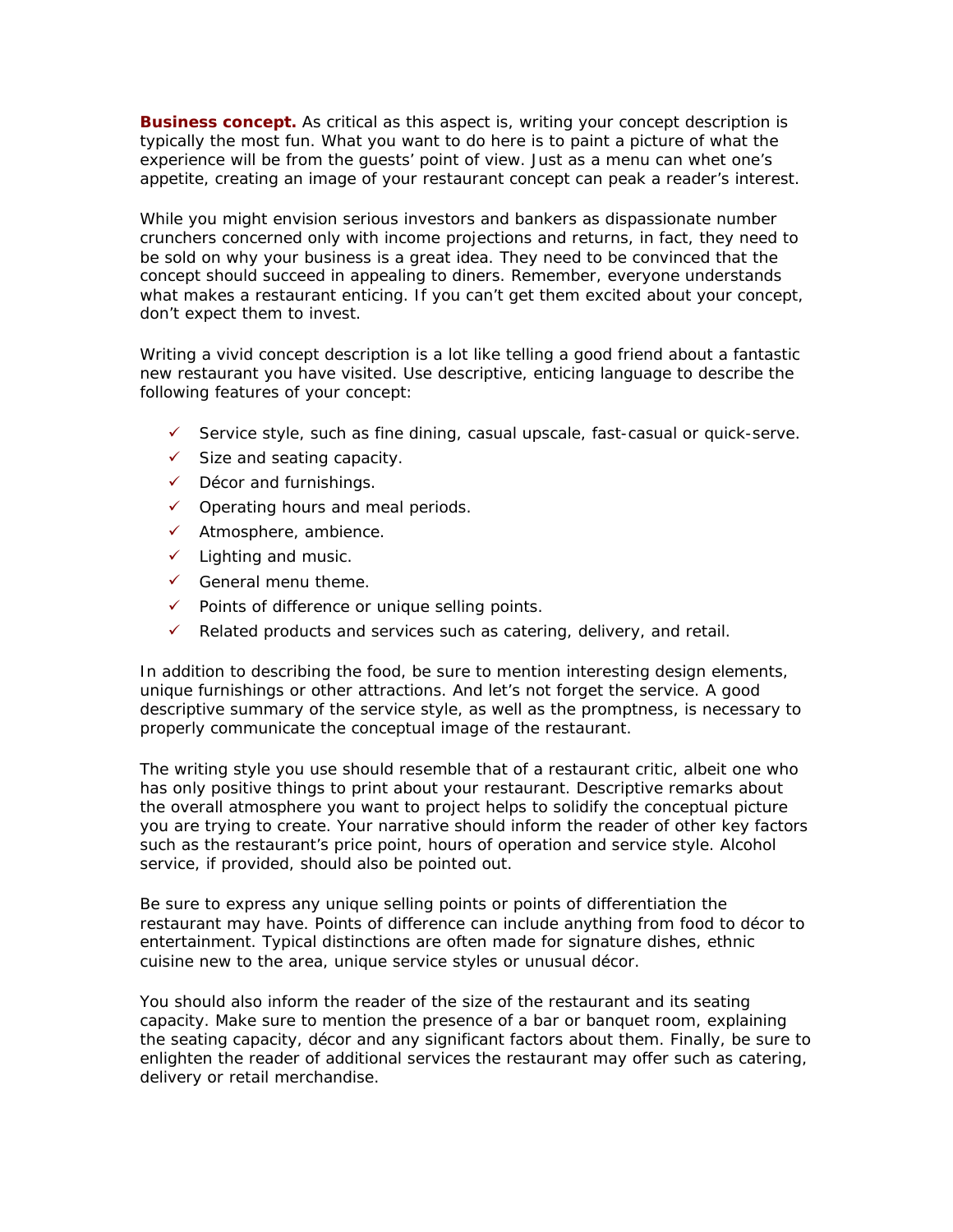**Sample menu.** Include a sample menu in your plan. A well-written and attractively designed menu can help to sell your concept. Whether your concept is a fine dining table service or a quick-service fast-food restaurant, the menu is your No. 1 selling tool.

Customer perception, though influenced by several factors, is largely formed based on the appeal of the menu, whether it is a printed menu or a menu board. If you are opening a quick-service concept, consider the inclusion of your menu board design. And remember, it is not the number of items you have on your menu, but the design, variety and appeal that makes an eye-catching menu.

**Building design and layouts.** Architectural drawings, floor plans, and artist renderings can also help you create a visual image of your concept. Include visual components of the concept if available.

#### **Management Team Overview**

The success of any business relies on sound management. Don't believe it? Talk to any venture capitalist. A good story is just a good story. They want to know who is going to execute and drive the plan. A lot of great business concepts have been turned down by investors, both "friends and family" and institutional lenders, because the prospective managers did not seem to possess the experience, skill, education, and/or discipline to make the business work.

The restaurant business is no exception. Controlling cost, managing employees and servicing customers requires experience and talent. This section of the restaurant business plan is intended to convey the background and experience of the managing partners or owners as well as key management personnel that will operate the business. You should include a résumé-styled summary for each of the management or owner/management persons.

**Résumés.** The summary should begin with the name of the person and a brief description of the role or position they will have in the management of the business. Provide a summary of his or her experience or qualifications. You might choose to insert actual résumés in this section or list them in the Appendices section of the business plan.

**Management agreements.** Management agreements, though not mandatory, may be used to lay out the expectations of the manager, the incentive plans, if any, and a termination strategy. You should disclose if there are to be any management agreements in place between the company and owners, hired employees, or third parties. Include a copy of the management agreement, if available, either here or in the Appendices section of the plan. It is also acceptable to state that while a management agreement will be in place, none has been drafted as of yet. You should consult with your attorney before carrying out a management agreement, since they are binding on the organization, and are a frequent source of litigation. Furthermore, you might not want to enter into an employment contract with certain managers,

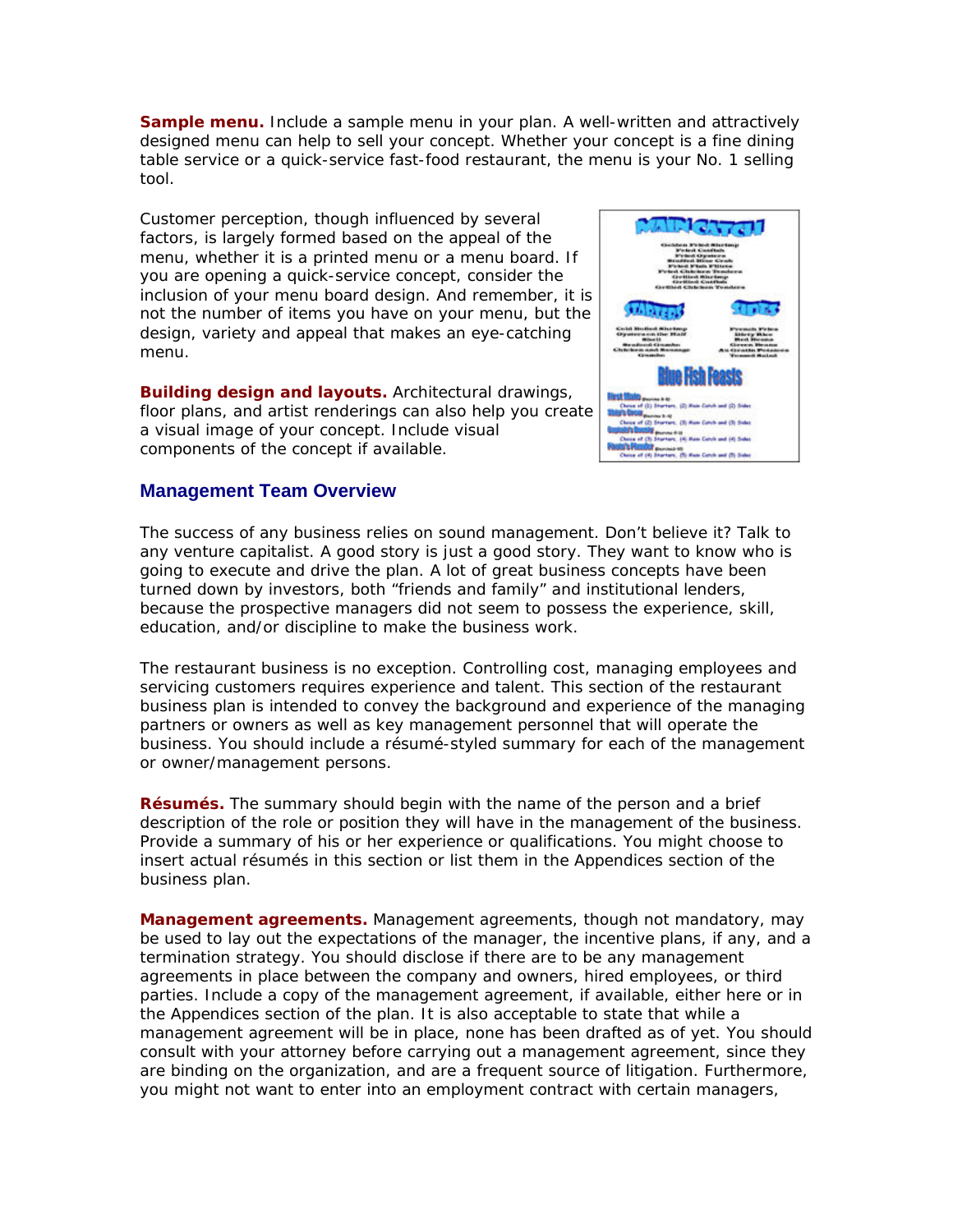and instead, keep the relationship "at will." (For more information, see "Don't Leave Mad, Just Leave!: Firing Legal Pitfalls, and How to Avoid Them," RS&G Archives.)

### **Business Environment Analysis**

Many restaurant entrepreneurs share an exceptional attribute that enables them to visualize a restaurant concept they fervently believe will have popular appeal to the dining public. After all, passionate belief in their concept is the driving force that can turn a dream into reality. However, passion must be balanced with reality when it comes to creating a sound business plan. In-depth market research is needed to substantiate that conceptual assumptions are in line with market conditions.

There are four basic factors to consider in your market analysis. First, you need to be aware of current industry trends and customer spending habits. Next, identify your target market, the market niche to which your concept appeals. Third, compare the customer base for the chosen location with the target market you are appealing to. Finally, identify the local competition that may contend for the same customer base.

**Industry overview.** Although there has been a dramatic shift in dining habits over the last 20 or so years, the change has been gradual, reflecting a constant evolution of the industry. In the United States, the National Restaurant Association (NRA), www.restaurant.org, has been the premier source for identifying changing trends in consumer habits. Each year the NRA publishes, among other things, its annual "Restaurant Industry Forecast." The forecast provides a glimpse of the industry through anticipated sales, customer spending habits, dining traits, operational trends and industry workforce trends.

The U.S. Bureau of the Census, the Department of Labor, and The Library of Congress are also good sources when analyzing population growth, ethnicity mix, labor and economic conditions; however, organizations such as the NRA and restaurant-based publications provide more relevant information about our particular industry. Given the projected growth of the restaurant industry, this aspect of your plan paints an optimistic future of your chances for success in a very competitive business.

**Target market.** Careful evaluation should be used to determine the preferred target market that your concept best appeals to and how that relates to the overall restaurant market with respect to diner demographics, preferences, and habits.

Use this section to describe the ideal (targeted) customer profile for the concept. Consider the demographic characteristics for your ideal customer such as head of household age, income, household size, ethnicity, single or multifamily housing.

Identify the preferred market size of residential and business population and their proximity. Establish desirable traffic count thresholds or a preference for a specific industry such as tourism. Determine the importance of traffic generators for your concept such as malls, theaters and universities.

**Location analysis.** Some business plans, probably most, are created before a site has been selected. Therefore, the location analysis may be limited to the general area or city for the proposed concept.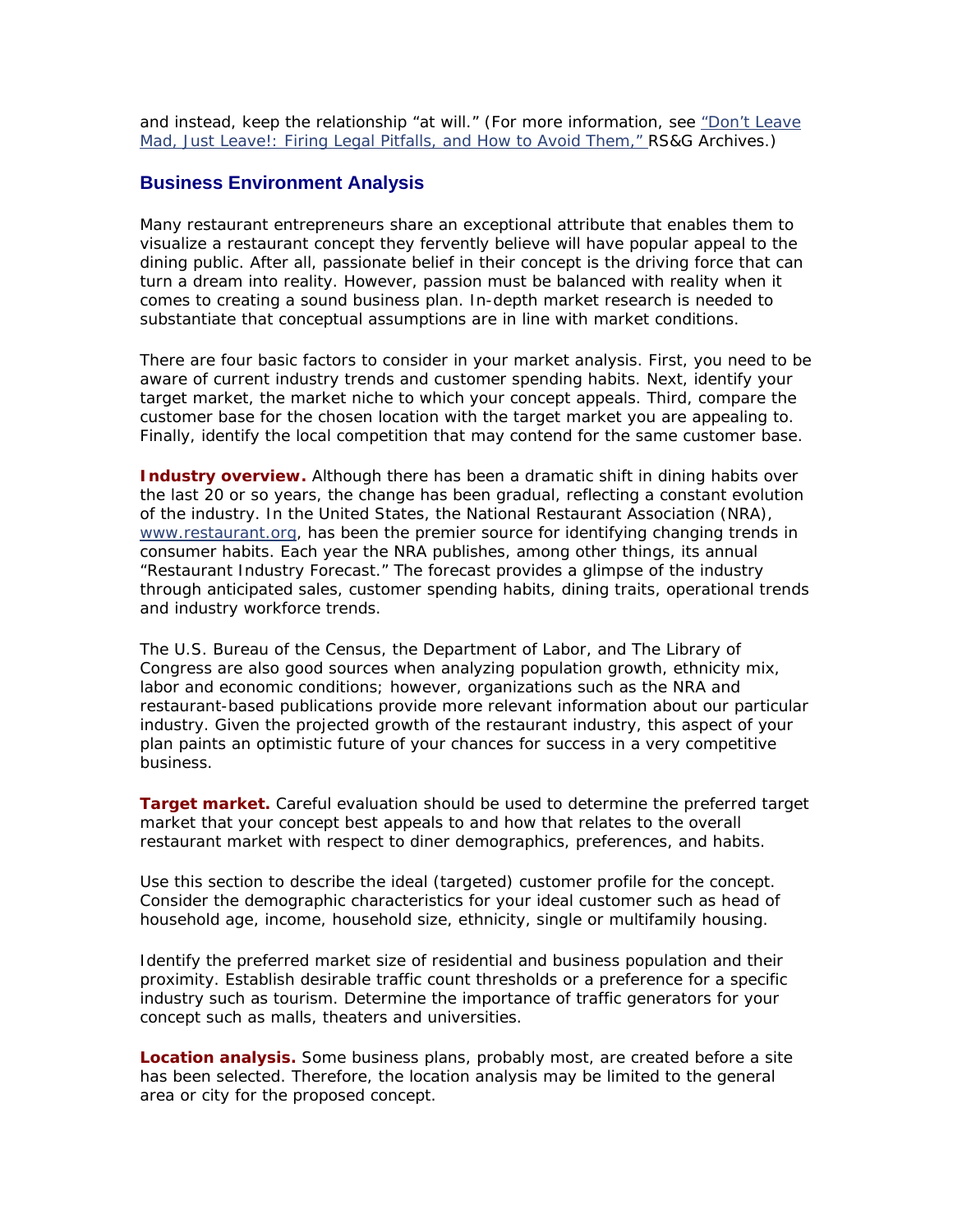As suggested earlier, site selection is often considered the most crucial aspect of the business planning cycle. The location analysis should describe market conditions that exist in the location (or general area) you have selected. Information gathered and displayed here should include demographic statistics, description of local industry and economic outlook, location traffic counts, traffic generators, residential and business population and proximity.

You should also draw comparisons between market conditions for the selected location, and the targeted market characteristics of the concept. List the surrounding neighborhoods, points of interest, and area businesses.

Demographic and other information about a specific market can be found through various sources, including Web sites. Contact the local chamber of commerce, the U.S. census bureau, the departments of labor (U.S. and state), and the comptroller's and clerk's office of your county.

Often the most useful information though will come from your real estate broker. They have access to demographic information that is more specific to the immediate area surrounding the location. They can provide you with reports for one-, three- and five-mile radiuses. Real estate brokers oftentimes subscribe to services that specialize in collecting and analyzing data that is not publicly available.

**Competitive analysis.** Researching the local competition, in terms of proximity and similarities to your concept, is an important factor when estimating your market share. The competitive analysis should show the extent of market saturation, the type of other restaurants in the area, and restaurants deemed to be in direct competition with your concept. List the unique aspects of your concept that give you a competitive advantage over each.

#### **Marketing Strategy**

A comprehensive business plan includes a sound marketing plan. Owner, investors and bankers want to know you have a proactive plan to grow your business. You can't rely on instant popularity and simple word-of-mouth marketing just because some restaurants, but not many, open their doors to instant success.

Use this section to paint a picture of your restaurant's marketing strategy before and after you open the doors. Distinguish your plans for the grand opening marketing from ongoing marketing.

Give an introductory summary of the marketing philosophy that will guide your marketing program. This introduction should convince the reader that a wellthought-out, workable plan is in place. Use a descriptive, enthusiastic approach to verbalize the plan.

Over the years, restaurateurs have found creative methods to market their concept. We've covered many of them in this magazine, and will continue to discuss them in future issues. Some of the methods you may want to consider are:

**Build a customer database.** The cornerstone of direct marketing efforts such as loyalty programs is to build a customer database. Operators have used imaginative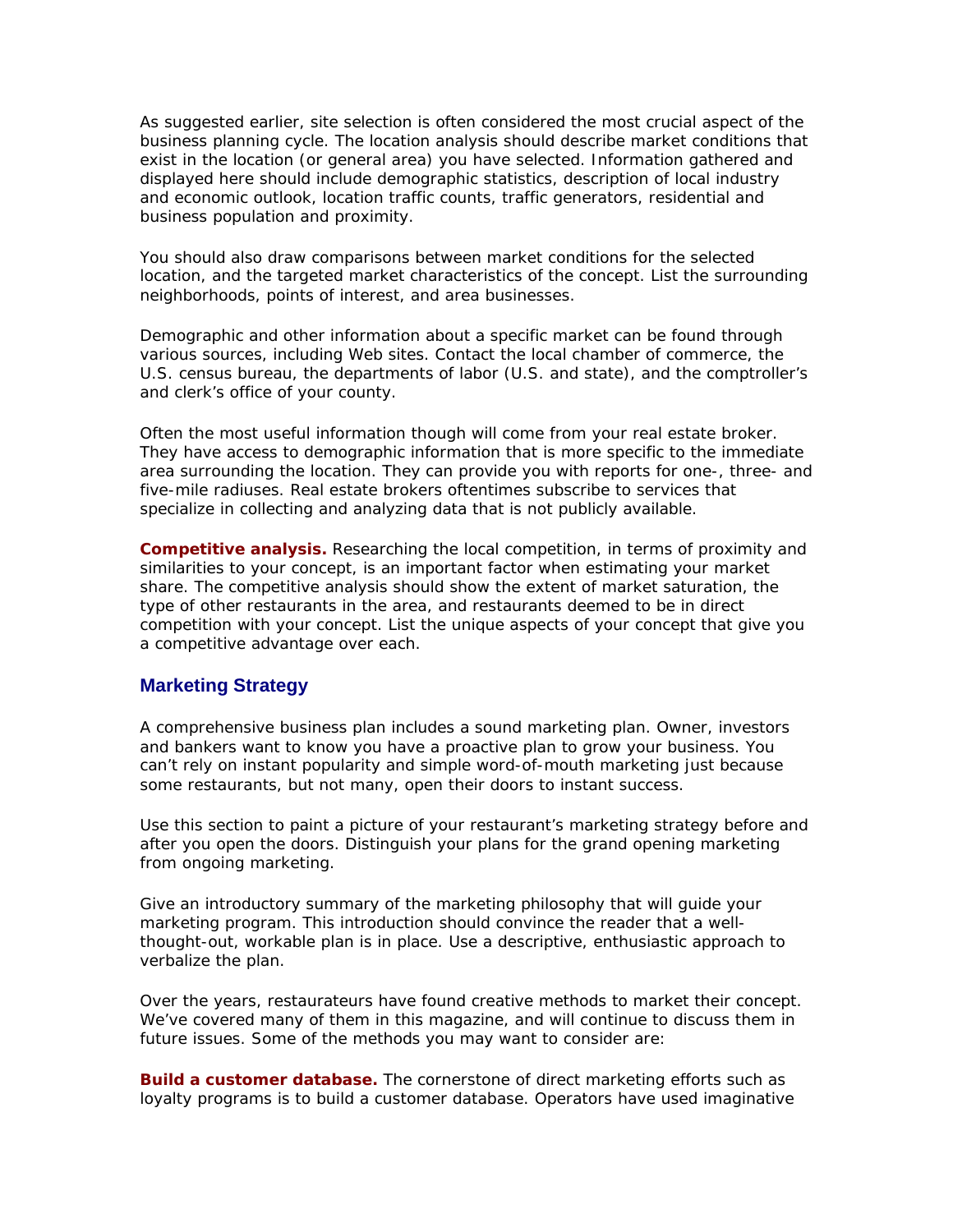tactics to gather names such as business card drops or promotions that entice guests to sign up.

**Frequent diner programs.** Otherwise known as loyalty programs, automated frequent diner programs are now available with many POS (point-of-sale) systems. There are also a variety of services available that help you track and reward repeat customers.

**E-mail campaign.** E-mail as a marketing tool has been a growing phenomenon for a few years now. Unfortunately, spammers have infiltrated this market to the disdain of all. Nevertheless, e-mail can be an essential part of your direct marketing plan. It's inexpensive and promotions can be created quickly without the time and cost associated to produce mailers. Promotions can include monthly newsletters, specials, announcements, etc. (For more information, see "You've Got Mail," RS&G Archives.)

**Direct-mail campaigns.** Direct mail remains a highly effective tool to reach new customers. It can also be very effective when used in conjunction with a wellmaintained customer database. Simple practices, such as mailing birthday and anniversary cards to existing customers, help to build customer loyalty.

**Community/charity involvement.** Community involvement helps build name awareness as well as loyalty. Diners tend to frequent establishments that give back to the community. Sponsoring charities has always been a great method to build support for your restaurant and provide help to others. Contributions can be financial or the use of your resources such as your banquet hall for meetings or serving equipment for events. Other community efforts include supporting the local sports teams, churches, and fund-raisers. (For more information, see "Doing Well by Doing Good," RS&G Archives.)

**Building business relationships.** Building solid business relationships can lead to big bucks for aggressive owners. You can build tourism traffic by establishing relationships with hotel concierges. A strategic relationship with a major employer can help to draw lunch traffic from employees or from executive entertainment. Catering revenue is enhanced when you know who books the catering. Delivery to area businesses at lunch helps the business guest and you.

**'Four-walls' marketing.** In-house marketing is one of the most effective tools you have to keep existing guests coming back. Think of ways to promote your restaurant from within such as table tents, menu inserts, displays or signage, suggestive sales tactics or frequent diner promotions. (For more information, see "Selling to a Captive Audience" RS&G Archives.)

**Public relations (PR).** Effective public relations takes creativity and work. You may choose to handle this aspect of marketing yourself or hire a PR firm. Whichever method you choose, briefly describe how PR will be handled. (For more information, see "The Value of PR," RS&G Archives.)

**Advertising.** All restaurants advertise in one form or another. Simple signage with the name of your restaurant is advertising. Whether or not you are a proponent of advertising your plan should be described here. Some operators may choose to use this section to express a view against excessive advertising, choosing instead to bolster other marketing techniques. Either way, investors or bankers will be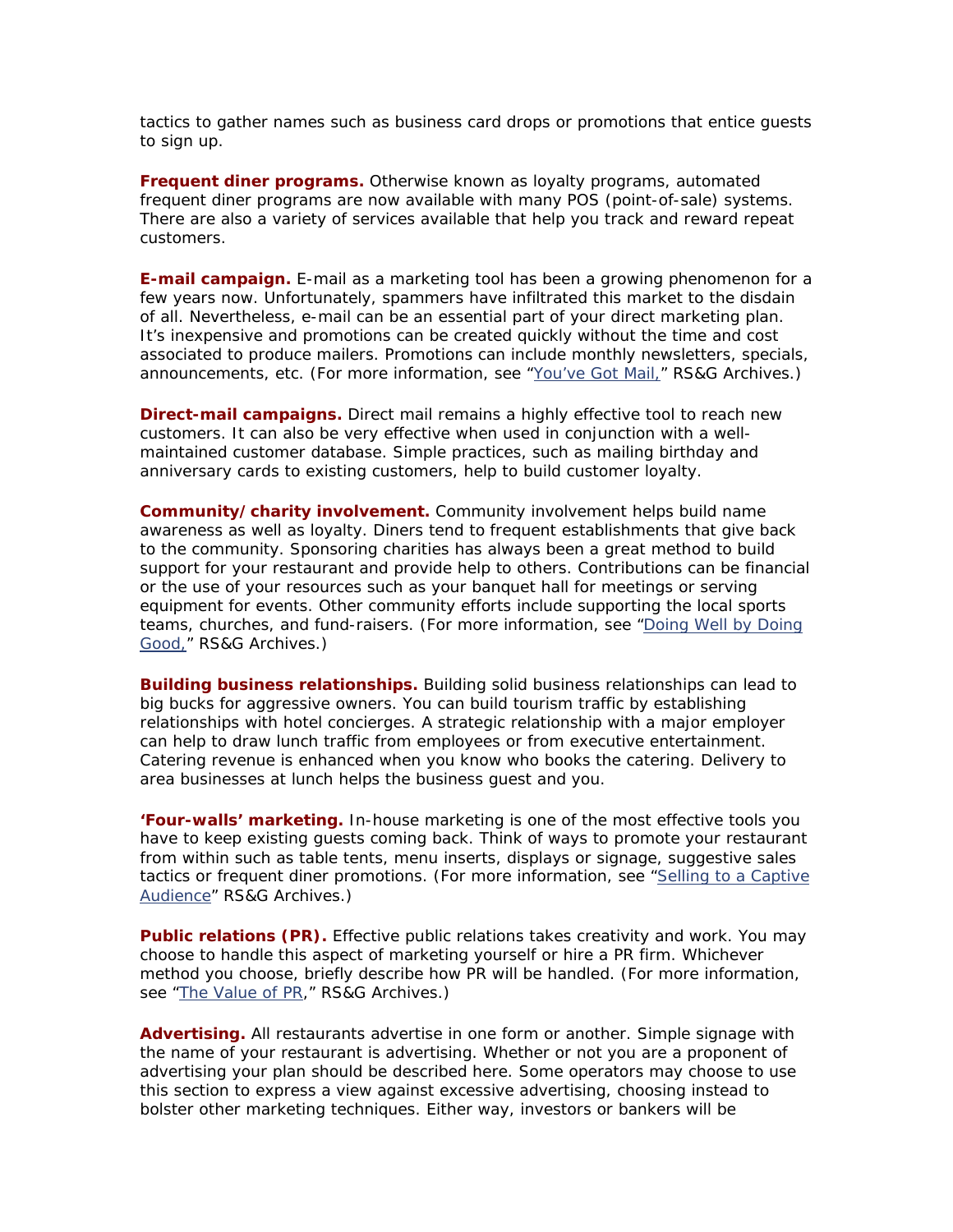interested in your viewpoint, if only because advertising can be a huge expense. (For more information, see "And They Will Come: Picking and Choosing Media Advertising for Your Success," RS&G Archives.)

### **Operations Plan**

The operations section of the business plan should convey a general description of how the restaurant will be operated on a day-to-day basis. Most chain restaurants have systematized their operations. The system is then documented in an operating manual that the management team and employees must follow. This way everyone is on the same page.

Although it is not always realistic to complete an operating manual before the business plan is written, it is important to acknowledge the systems and controls you intend to put in place. Documenting the systems and procedures can take place during the opening process.

The operations section may be the most critical to the success of your restaurant; not so much from the investor's and banker's perspective, but as a comprehensive plan to share with management and employees.

Key considerations for describing your operations include:

**Staffing.** This section should list the staff positions, the number of people needed for each position and the average rate of pay for the position. List any recruiting plans or services you will use to hire your staff. Describe the hiring standards and interview process that will be used. This is not intended to be a labor cost projection. That will be addressed in the "financial projections" section of the business plan, to be discussed in a subsequent issue.

**Training.** Provide an overview of the training programs that the staff will undergo. Include in-house training and third-party training such as a state-mandated Alcohol Awareness Program servers may have to attend. Be sure to reference employee handbooks, training manuals and training tools.

**Daily operations and production.** This section should describe, in summary, the day-to-day operations of the restaurant from opening to close. It should convey to the reader that management has a sound plan for operating the restaurant. Briefly explain operational issues such as scheduling, departmental job functions, ordering and receiving, menu production, service, general safety procedures and maintenance.

**Customer service.** Describe plans for establishing service attitudes and policies. Include an overview on how customer complaints will be handled and how the restaurant will go about getting customer feedback such as surveys or through mystery shoppers.

**Suppliers.** You should list suppliers for specialty products that make your business unique. Show contingency plans for replacing key suppliers. If your concept relies on unique products like Florida stone crabs, Maine lobster, or imported items then you'll want to have a backup plan readily available.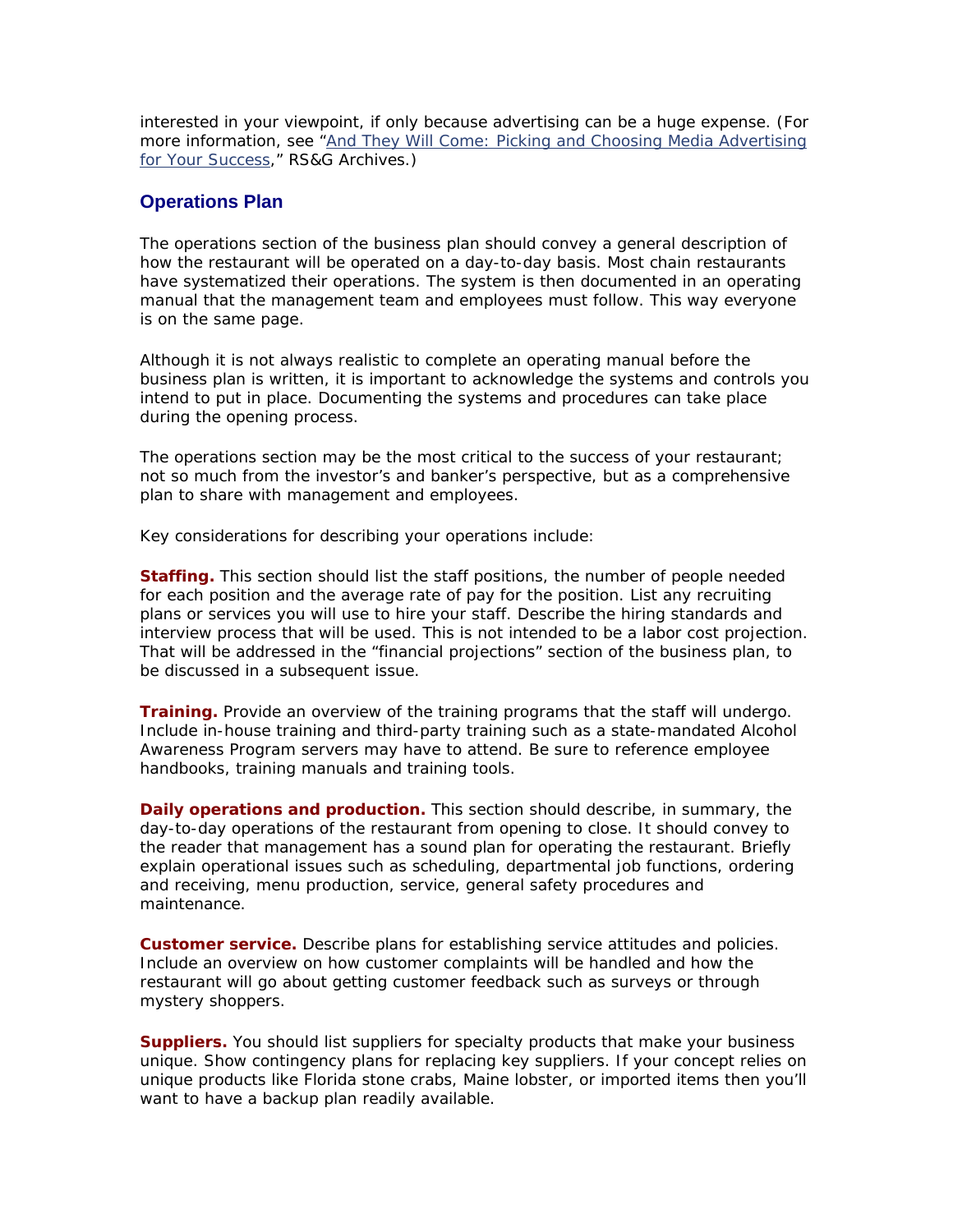**Management controls.** Operating a restaurant on a day-to-day basis requires established systems and controls. Many seasoned restaurateurs have established systems to help them control cost and maintain excellence. Unfortunately, though, some startup restaurateurs open their doors unprepared to handle the day-to-day challenges of operating a restaurant.

Incorporate management controls, tasks and support systems into your plan. Some startup restaurateurs are undecided about how they might run the restaurant. They may have plans to hire a general manager or chef before making operational decisions. However, it is important that you acknowledge in your plan some of the basic controls such as:

- $\checkmark$  POS system to track sales.
- $\checkmark$  Time and attendance tracking.
- $\checkmark$  Scheduling.
- $\checkmark$  Operations checklists.
- $\checkmark$  Ordering procedures.
- $\checkmark$  Inventory control.
- $\checkmark$  Cash control procedure.
- $\checkmark$  Security measures.
- $\checkmark$  Safety policies.
- $\checkmark$  Liability reviews.

**Administrative controls.** Establishing systematic administrative procedures is equally important as putting in place management controls. One might view management controls as tools for management whereas administrative controls are tools to measure management's performance.

Administrative tasks such as accounting and payroll processing are vital to the financial success of restaurants. Many owner-operators use a bookkeeper, accounting or payroll service to handle some of the administrative tasks such as the preparation of daily and weekly reports, profit-and-loss (P&L) reporting, bank reconciliations or payroll processing.

Investment partners may want to know "who is guarding the henhouse." To address their concerns you might consider the incorporation of these financial controls:

**Daily cash control.** Adopt a system whereby sales and receipts recorded by the POS system will be compared with actual cash and credit card deposits on a daily basis. Establish acceptable over/short amounts. Monthly totals should be compared with actual P&L statements for accuracy.

**Weekly prime cost report.** Prepare a weekly report that shows the gross profit margin after the cost of goods sold and labor cost has been deducted from the sales revenue. The prime cost, depending on the type of restaurant, is expected to range on average from 55 percent to 65 percent. Proper control of the prime cost is the single most effective measure of management's ability to operate the restaurant. Weekly monitoring allows for quick reaction to adverse cost ratios.